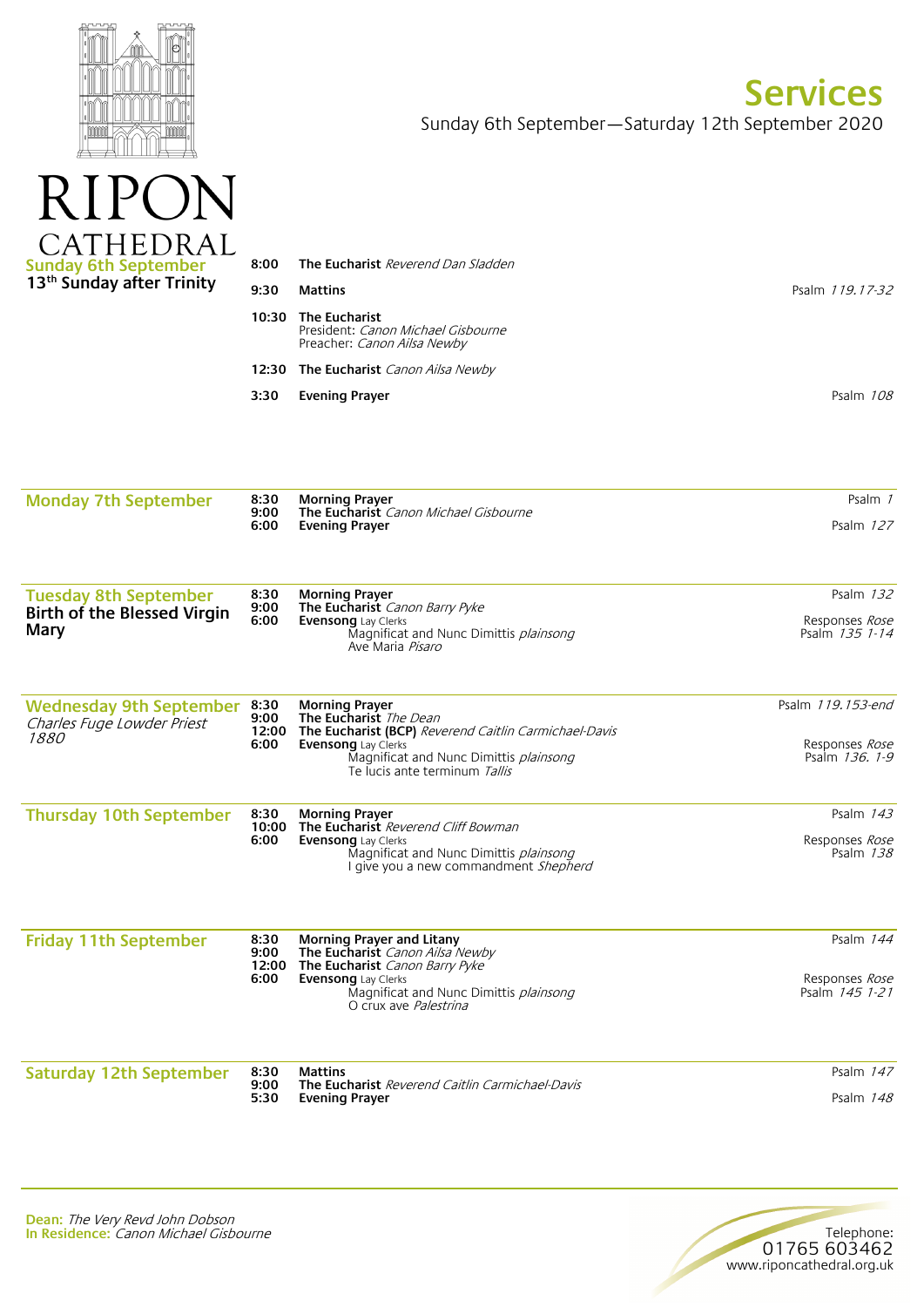

 $\sqrt{111}$ 

**Services**  Sunday 13th September —Saturday 19th September 2020

| AIHEDKAL<br><b>Sunday 13th September</b>                                           | 8:00                  | <b>The Eucharist</b> Reverend Caitlin Carmichael-Davis                                                                                                                                                  |                                         |
|------------------------------------------------------------------------------------|-----------------------|---------------------------------------------------------------------------------------------------------------------------------------------------------------------------------------------------------|-----------------------------------------|
| 14th Sunday after Trinity                                                          | 9:30                  | Mattins                                                                                                                                                                                                 | Psalm 119.65-88                         |
|                                                                                    | 10:30                 | The Eucharist Lay Clerks<br>President: <i>The Dean</i><br>Preacher: Venerable Jonathan Gough, Archdeacon of Richmond & Craven<br>Missa Ave Maria Pisaro<br>Be unto me, O Lord, a tower <i>Byrd</i>      | Psalm 108. 8-13                         |
|                                                                                    |                       | 12:30 The Eucharist Canon Michael Gisbourne                                                                                                                                                             |                                         |
|                                                                                    | 3:30                  | <b>Evensong</b> Lay Clerks<br>Preacher: Canon Michael Gisbourne<br>First Evening Prayer for Holy Cross Day<br>Magdalen Service /ves<br>In manus tuas Sheppard                                           | Responses Rose<br>Psalm 66. 1-18        |
| <b>Monday 14th September</b>                                                       | 8:30                  | <b>Morning Prayer</b>                                                                                                                                                                                   | Psalms 2, 8                             |
| <b>Holy Cross Day</b>                                                              | 9:00<br>6:00          | The Eucharist Reverend Canon John Colston<br><b>Evening Prayer</b>                                                                                                                                      | Psalm 110                               |
| <b>Tuesday 15th September</b>                                                      | 8:30                  | <b>Morning Prayer</b>                                                                                                                                                                                   | Psalm 5                                 |
| St Cyprian, bishop, martyr 258                                                     | 9:00<br>6:00          | The Eucharist Canon Ailsa Newby<br><b>Evensong</b> Lay Clerks<br>Magnificat octavi toni Cima<br>Ego sum panis vivus /ves                                                                                | Responses Rose<br>Psalm 9               |
| <b>Wednesday 16th</b>                                                              | 8:30                  | <b>Morning Prayer</b>                                                                                                                                                                                   | Psalm 119. 1-32                         |
| September<br>Ninian, bishop c.432<br>Edward Bouverie Pusey, priest,<br><i>1882</i> | 9:00<br>12:00<br>6:00 | The Eucharist Canon Michael Gisbourne<br>The Eucharist (BCP) Reverend Professor Myra Shackley<br><b>Evensong</b> Lay Clerks<br>Nunc Dimittis tertii toni Cima<br>Christ, our Paschal Lamb <i>Batten</i> | Responses Rose<br>Psalm 11              |
| <b>Thursday 17th September</b>                                                     | 8:30                  | <b>Morning Prayer</b>                                                                                                                                                                                   | Psalm 15                                |
| Hildegard, abbess, visionary,<br>1179                                              | 10:00<br>6:00         | The Eucharist Canon Barry Pyke<br><b>Evensong</b> Lay Clerks<br>Magnificat primi toni Soriano<br>O Virtus Sapientiae Hildegard of Bingen                                                                | Responses <i>Rose</i><br>Psalm 18. 1-16 |
| <b>Friday 18th September</b>                                                       | 8:30<br>9:00          | Morning Prayer and Litany<br><b>The Eucharist</b> Reverend Caitlin Carmichael-Davis                                                                                                                     | Psalm 19                                |
|                                                                                    | 6:00                  | <b>12:00 The Eucharist</b> Reverend Jeremy Trigg<br>Evensong Lay Clerks<br>Nunc Dimittis Victoria<br>In God's word will I rejoice Purcell                                                               | Responses Rose<br>Psalm 22. 1-21        |
| <b>Saturday 19th September</b>                                                     | 8:30                  | <b>Mattins</b>                                                                                                                                                                                          | Psalm 23                                |
| Theodore, archbishop, 690                                                          | 9:00<br>5:30          | The Eucharist Canon Barry Pyke<br><b>Evening Prayer</b>                                                                                                                                                 | Psalm 24                                |